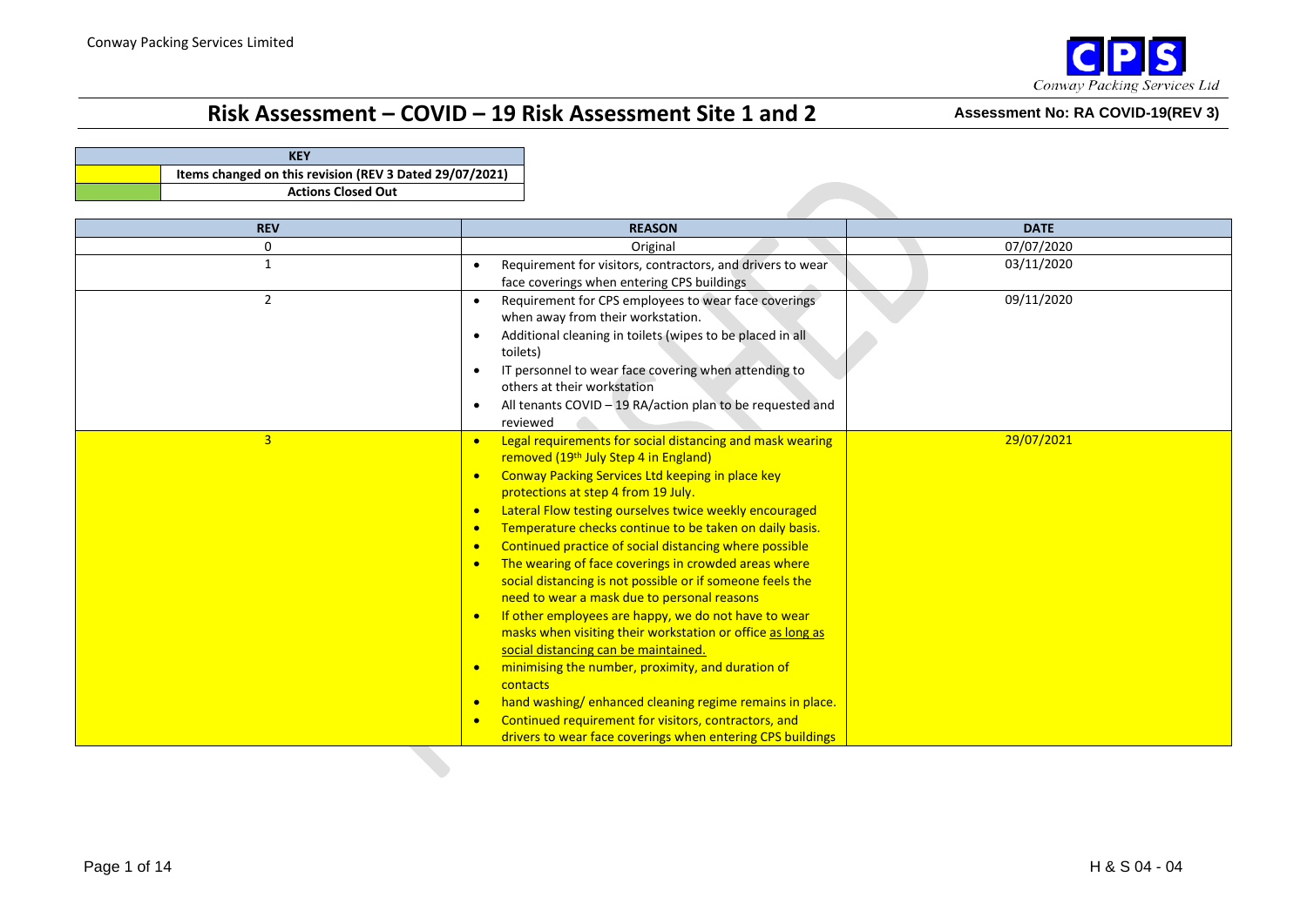

**Address of Premises:** CPS, Site 1 – Tipton, Central works, Groveland Road, Tipton, DY4 7UD CPS, Site 2 - Newfield Road, Oldbury, West Midlands, B69 3ET

| <b>Location:</b> Site 1 and 2                       | <b>People Involved</b> | Employee | <b>Visitor</b> | <b>Disabled</b> | Young  | Pregnant |
|-----------------------------------------------------|------------------------|----------|----------------|-----------------|--------|----------|
| <b>Activity:</b> All activities within the premises | ALL                    |          |                | <b>Workers</b>  | Person | Woman    |
|                                                     |                        |          |                |                 |        |          |

**Introduction: Covid-19 is a new illness that can affect your lungs and airways. It is caused by a virus called Coronavirus. Symptoms can be mild, moderate, severe, or fatal. 1 in 3 people show no symptoms at all so testing twice a week is important!**

|             |   |                         |                                 |                  |                                 | Severity        |                      |            |
|-------------|---|-------------------------|---------------------------------|------------------|---------------------------------|-----------------|----------------------|------------|
|             |   |                         | 5                               | 4                | в                               | z               | 1                    | ۰          |
|             |   |                         | Foto V<br>Disa bling<br>Injury. | Major<br>Inju ry | 3 day j<br>injury or<br>illness | Minor<br>Injury | First Aid<br>Injury. | No Injury  |
|             | 5 | <b>Almost</b><br>æntsin | High                            | High             | High                            | <b>Medium</b>   | <b>Low</b>           | tow.       |
|             | 4 | Very Likely.            | High                            | High             | <b>Medium</b>                   | <b>Medium</b>   | tow.                 | tow.       |
| Live lihood | В | Like Iy                 | High                            | <b>Medium</b>    | <b>Medium</b>                   | <b>Medium</b>   | <b>Low</b>           | tow.       |
|             | z | Unlike Iy               | <b>Medium</b>                   | <b>Medium</b>    | <b>Medium</b>                   | tow.            | <b>Low</b>           | <b>Low</b> |
|             | 1 | Very.<br>u nlike Iy     | <b>Low</b>                      | tow.             | <b>Low</b>                      | tow.            | tow.                 | ъŅ         |
|             | ۰ | Ze ro/<br>impositic     | <b>Low</b>                      | tow.             | tow.                            | tow.            | tow.                 | tow.       |

#### **List Hazards Involved:**

- **Spread of coronavirus:**
	- 1. Exposure from others due to
		- i. Living with someone with confirmed case of COVID 19
		- ii. Having come into close contact with a confirmed case of  $COVID - 19$
	- 2. Suspected case of COVID 19 whilst working on site.
	- 3. Use of canteen/kitchen facilities.
	- 4. As a result of poor hygiene.
	- 5. Working within 2 metres of a working team or coming in close contact with others as part of normal daily activities
	- 6. Visitors, contractors, and tenants coming to site.
	- 7. Use of shared company vehicles including FLTs.
	- 8. Access and egress to site.
	- 9. Mental wellbeing of staff furloughed or working from home
	- 10. Sourcing of items required to facilitate COVID 19 compliance including free Lateral Flow Testing kits form the NHS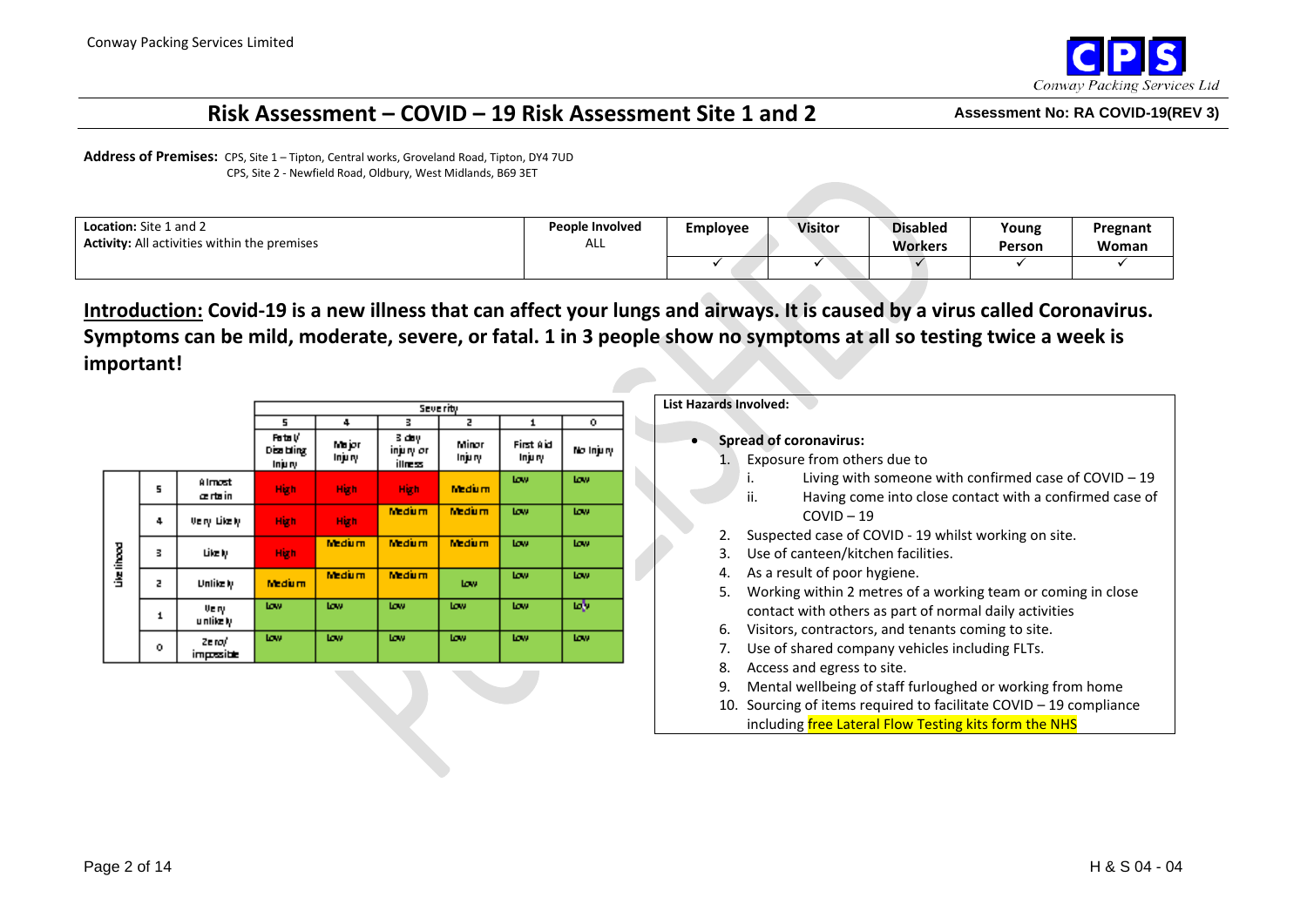

|                                                                                                                                                                                                                           |                                                                                                                                                                                                                                                                                                                                           | <b>General Risks Involved for Operators</b>                                                                                                                                                                                  |                              |                         |                                                  |                                                                                                                                                                                                                                                                                                                                                                                                                  |                                                              |
|---------------------------------------------------------------------------------------------------------------------------------------------------------------------------------------------------------------------------|-------------------------------------------------------------------------------------------------------------------------------------------------------------------------------------------------------------------------------------------------------------------------------------------------------------------------------------------|------------------------------------------------------------------------------------------------------------------------------------------------------------------------------------------------------------------------------|------------------------------|-------------------------|--------------------------------------------------|------------------------------------------------------------------------------------------------------------------------------------------------------------------------------------------------------------------------------------------------------------------------------------------------------------------------------------------------------------------------------------------------------------------|--------------------------------------------------------------|
| Hazard                                                                                                                                                                                                                    | Who might be harmed                                                                                                                                                                                                                                                                                                                       | <b>Current Control Measures</b>                                                                                                                                                                                              | <b>Severity</b><br>$(0 - 5)$ | Likelihood<br>$(0 - 5)$ | <b>Risk Rating</b><br>(Severity x<br>Likelihood) | <b>Additional Control Measures</b>                                                                                                                                                                                                                                                                                                                                                                               | <b>Residual Risk</b><br>Rating<br>(Severity x<br>Likelihood) |
| Spread of<br>01.<br>coronavirus:<br>Exposure from<br>others due to<br>I. Living with<br>someone with<br>confirmed case<br>of COVID-19<br>II. Having come<br>into close<br>contact with a<br>confirmed case<br>of COVID-19 | Staff<br>$\bullet$<br>Visitors to your<br>premises<br>Cleaners<br>Contractors<br>Tenants<br><b>Drivers</b><br>Vulnerable<br>groups - Elderly,<br>Pregnant<br>workers, those<br>with existing<br>underlying health<br>conditions<br>Anyone else who<br>$\bullet$<br>physically comes<br>in contact with<br>you in relation to<br>your work | Communication given to all<br>1.<br>employees to follow<br>government action of self-<br>isolation.<br>Maintain contact with line<br>2.<br>management and Human<br>Resources (HR) in line with<br>company policy / guidance. | 5                            | $\overline{2}$          |                                                  | On-going daily<br>01.<br>temperature<br>monitoring.<br>Temperature of<br>37.8C (100F) or<br>more will be classed<br>as high and entry<br>will not be granted<br>to site.<br>On-going monitoring<br>02.<br>of Government<br>guidance and<br>communication of<br>relevant information<br>posted on the COVID<br>$-19$ boards.<br>03. Send CPS COVID - 19<br>RA to all tenants and<br>request theirs for<br>review. | 5.                                                           |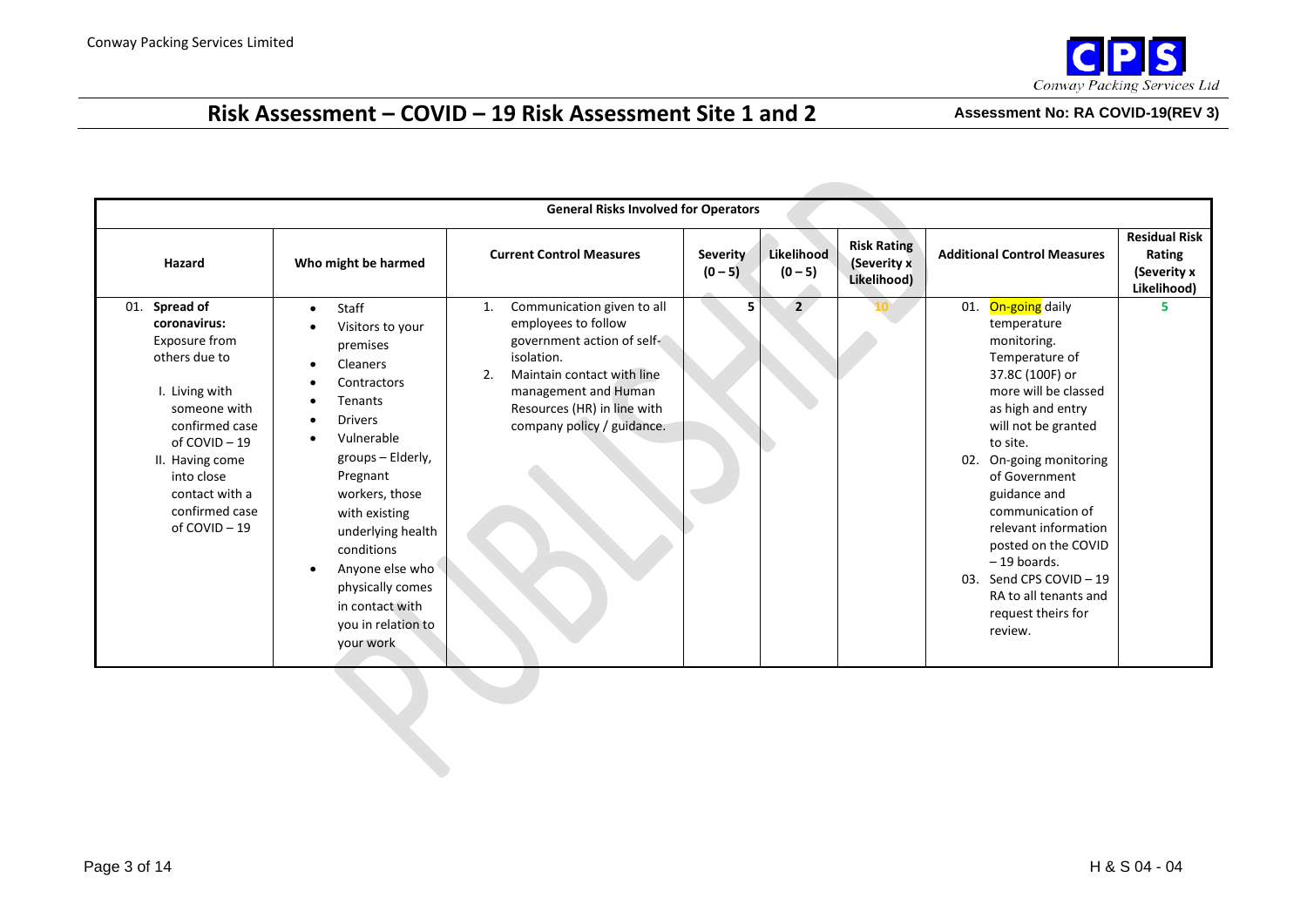

|                                                                                             | <b>General Risks Involved for Operators</b>                                                                                                                                                                                                                                                                                                                                      |                                                                                                                                                                                                                                                                                                                                                                                                                                                                                                                                                                                                                                         |                              |                         |                                                  |                                    |                                                              |  |  |
|---------------------------------------------------------------------------------------------|----------------------------------------------------------------------------------------------------------------------------------------------------------------------------------------------------------------------------------------------------------------------------------------------------------------------------------------------------------------------------------|-----------------------------------------------------------------------------------------------------------------------------------------------------------------------------------------------------------------------------------------------------------------------------------------------------------------------------------------------------------------------------------------------------------------------------------------------------------------------------------------------------------------------------------------------------------------------------------------------------------------------------------------|------------------------------|-------------------------|--------------------------------------------------|------------------------------------|--------------------------------------------------------------|--|--|
| Hazard                                                                                      | Who might be harmed                                                                                                                                                                                                                                                                                                                                                              | <b>Current Control Measures</b>                                                                                                                                                                                                                                                                                                                                                                                                                                                                                                                                                                                                         | <b>Severity</b><br>$(0 - 5)$ | Likelihood<br>$(0 - 5)$ | <b>Risk Rating</b><br>(Severity x<br>Likelihood) | <b>Additional Control Measures</b> | <b>Residual Risk</b><br>Rating<br>(Severity x<br>Likelihood) |  |  |
| 02. Spread of<br>coronavirus:<br>Suspected case of<br>COVID - 19 whilst<br>working on site. | Staff<br>$\bullet$<br>Visitors to your<br>$\bullet$<br>premises<br>Cleaners<br>$\bullet$<br>Contractors<br>Tenants<br><b>Drivers</b><br>Vulnerable<br>$\bullet$<br>groups - Elderly,<br>Pregnant<br>workers, those<br>with existing<br>underlying health<br>conditions<br>Anyone else who<br>$\bullet$<br>physically comes<br>in contact with<br>you in relation to<br>your work | Communication given to all<br>1.<br>employees to return home<br>immediately to self-isolate if<br>they develop any symptoms<br>e.g., high temperature,<br>persistent cough, loss of<br>smell or taste while at work.<br>Employees to avoid touching<br>2.<br>anything whilst on site.<br>Cough or sneeze into a<br>tissue and put it in a bin, or<br>if they do not have tissues,<br>cough, and sneeze into the<br>crook of their elbow.<br>They must then follow the<br>3.<br>guidance on self-isolation<br>and not return to work until<br>their period of self-isolation<br>has been completed and no<br>longer exhibit the symptoms | 5.                           | $\mathbf{1}$            | 5                                                | N/A                                | N/A                                                          |  |  |
|                                                                                             |                                                                                                                                                                                                                                                                                                                                                                                  |                                                                                                                                                                                                                                                                                                                                                                                                                                                                                                                                                                                                                                         |                              |                         |                                                  |                                    |                                                              |  |  |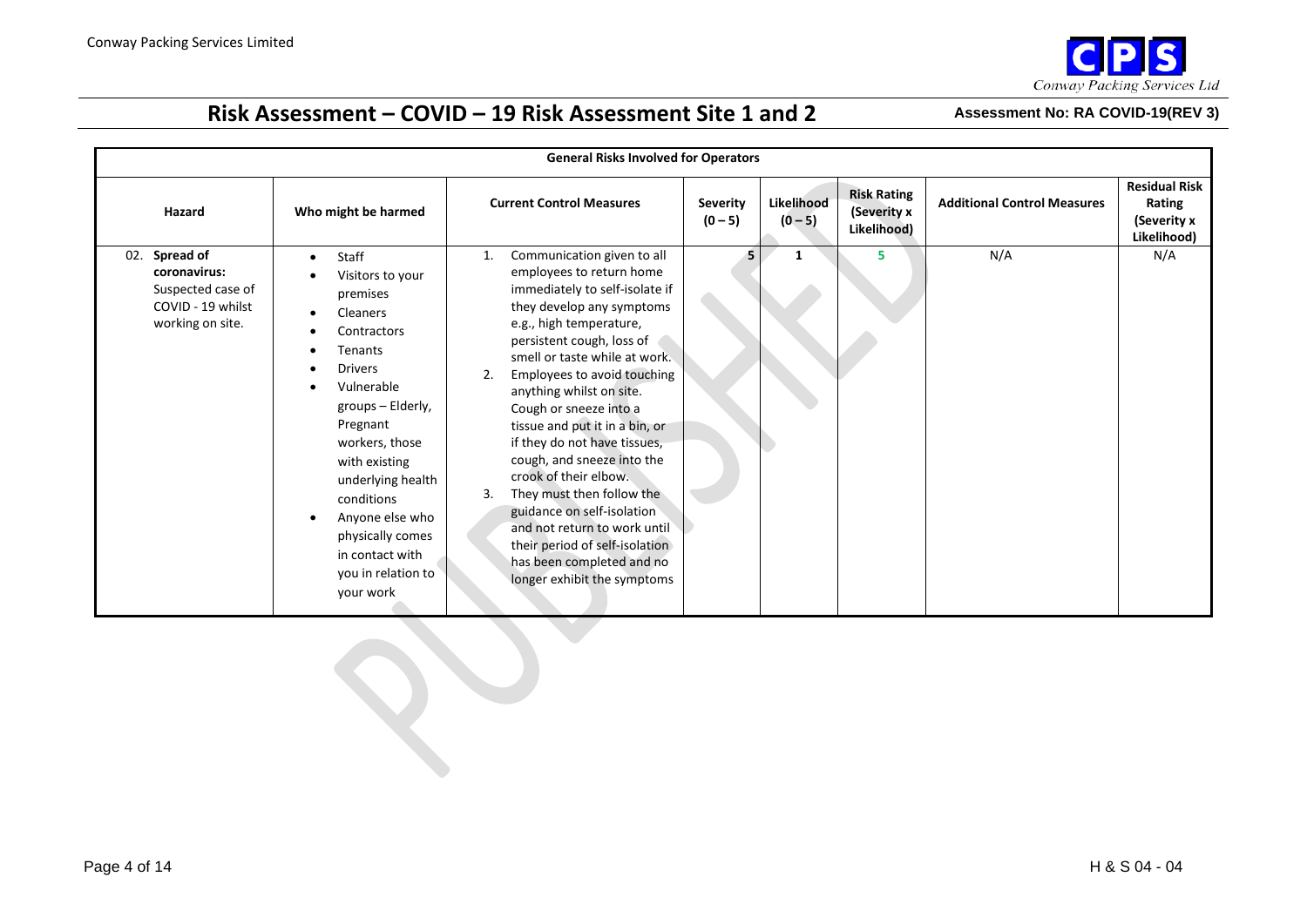

|                                                                              |                                                                                                                                                                                                                                                                                                                                             | <b>General Risks Involved for Operators</b>     |                              |                         |                                                  |                                                                                                                                                                                                                                                                                                                                                                                                                                                                                                                                                                                                                                                                                                                                                                                                             |                                                              |
|------------------------------------------------------------------------------|---------------------------------------------------------------------------------------------------------------------------------------------------------------------------------------------------------------------------------------------------------------------------------------------------------------------------------------------|-------------------------------------------------|------------------------------|-------------------------|--------------------------------------------------|-------------------------------------------------------------------------------------------------------------------------------------------------------------------------------------------------------------------------------------------------------------------------------------------------------------------------------------------------------------------------------------------------------------------------------------------------------------------------------------------------------------------------------------------------------------------------------------------------------------------------------------------------------------------------------------------------------------------------------------------------------------------------------------------------------------|--------------------------------------------------------------|
| Hazard                                                                       | Who might be harmed                                                                                                                                                                                                                                                                                                                         | <b>Current Control Measures</b>                 | <b>Severity</b><br>$(0 - 5)$ | Likelihood<br>$(0 - 5)$ | <b>Risk Rating</b><br>(Severity x<br>Likelihood) | <b>Additional Control Measures</b>                                                                                                                                                                                                                                                                                                                                                                                                                                                                                                                                                                                                                                                                                                                                                                          | <b>Residual Risk</b><br>Rating<br>(Severity x<br>Likelihood) |
| Spread of<br>03.<br>coronavirus:<br>Use of<br>canteen/kitchen<br>facilities. | Staff<br>$\bullet$<br>Visitors to your<br>$\bullet$<br>premises<br>Cleaners<br>Contractors<br><b>Drivers</b><br>$\bullet$<br>Vulnerable<br>groups - Elderly,<br>Pregnant<br>workers, those<br>with existing<br>underlying health<br>conditions<br>Anyone else who<br>physically comes<br>in contact with<br>you in relation to<br>your work | Cleaning of canteen/kitchen<br>1.<br>facilities | 5                            | 3                       | 15                                               | 01. Increase the frequency of<br>cleaning throughout the<br>day.<br>Provide coat hangers and<br>02.<br>shoe racks so that tables,<br>floors, door handles and<br>other canteen utilities<br>can be adequately<br>cleaned and disinfected<br>by the cleaner<br>Provide a cleaning<br>03.<br>station within the<br>canteen so employees<br>can carry out self-<br>cleaning when required.<br>Re-arrange sitting<br>04.<br>arrangements for<br>facilities such that they<br>are 2m apart<br>05. Place signs within the<br>canteen to emphasise<br>need to practice social<br>distancing and good<br>hygiene practices<br>Restrict the number of<br>06.<br>users at site 1 kitchen<br>(office) and site 2 kitchen<br>(office) to 1 user at a<br>time.<br>Employees to only use<br>07.<br>their personal cutlery | 5                                                            |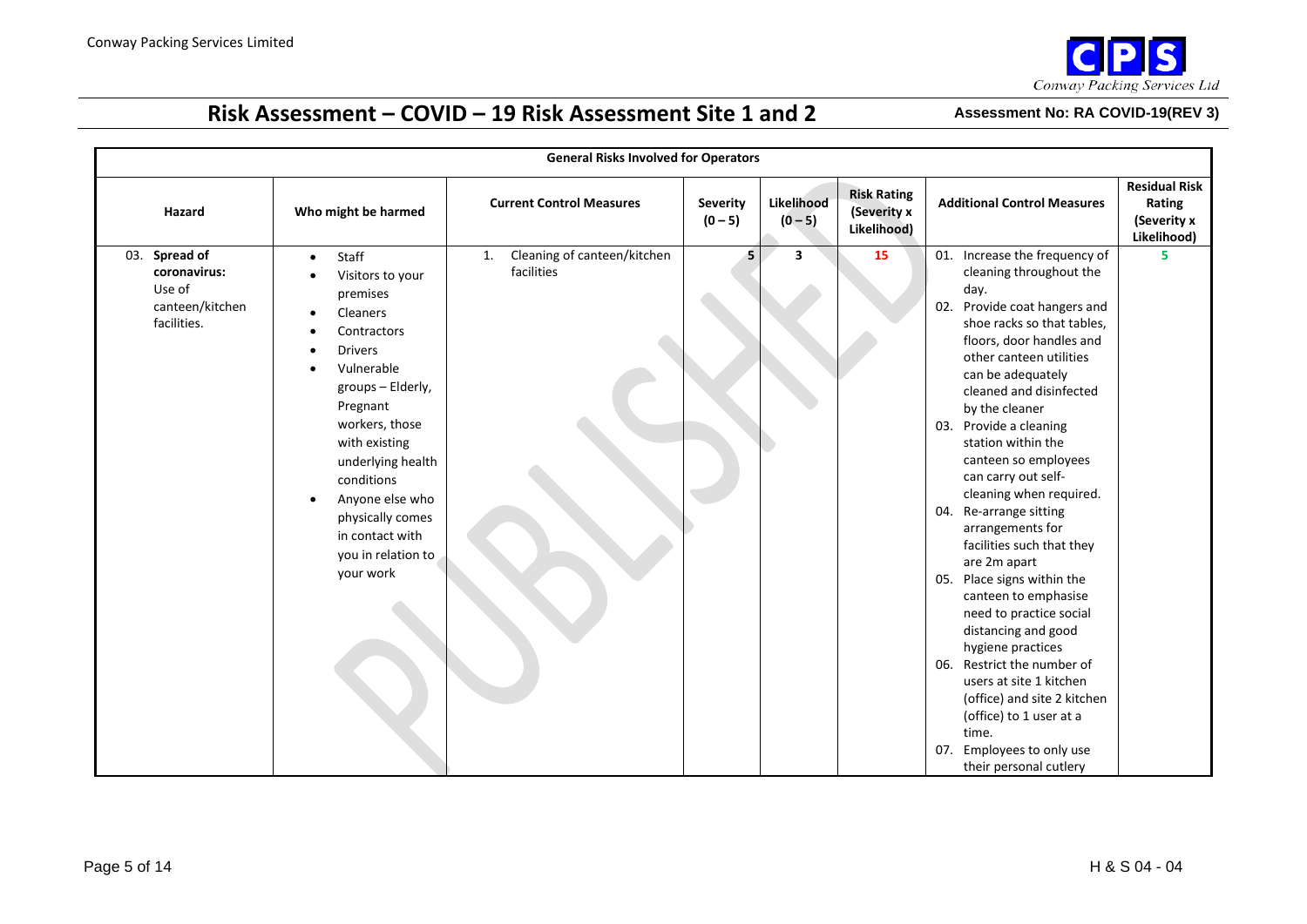

|                                                                                                                                                                              | <b>General Risks Involved for Operators</b>                                                                                                                                                                                                                                                                                                 |                                                                                                                                                                   |                              |                         |                                                  |                                                                                                                                                                                                                                                                                                                                                                                                                                                                                                                                                                                                                                                                                                                                                                                                                                                         |                                                              |  |  |  |
|------------------------------------------------------------------------------------------------------------------------------------------------------------------------------|---------------------------------------------------------------------------------------------------------------------------------------------------------------------------------------------------------------------------------------------------------------------------------------------------------------------------------------------|-------------------------------------------------------------------------------------------------------------------------------------------------------------------|------------------------------|-------------------------|--------------------------------------------------|---------------------------------------------------------------------------------------------------------------------------------------------------------------------------------------------------------------------------------------------------------------------------------------------------------------------------------------------------------------------------------------------------------------------------------------------------------------------------------------------------------------------------------------------------------------------------------------------------------------------------------------------------------------------------------------------------------------------------------------------------------------------------------------------------------------------------------------------------------|--------------------------------------------------------------|--|--|--|
| Hazard                                                                                                                                                                       | Who might be harmed                                                                                                                                                                                                                                                                                                                         | <b>Current Control Measures</b>                                                                                                                                   | <b>Severity</b><br>$(0 - 5)$ | Likelihood<br>$(0 - 5)$ | <b>Risk Rating</b><br>(Severity x<br>Likelihood) | <b>Additional Control Measures</b>                                                                                                                                                                                                                                                                                                                                                                                                                                                                                                                                                                                                                                                                                                                                                                                                                      | <b>Residual Risk</b><br>Rating<br>(Severity x<br>Likelihood) |  |  |  |
| Spread of<br>04.<br>coronavirus:<br>Working within<br>2 metres of a<br>working team or<br>coming in close<br>contact with<br>others as part of<br>normal daily<br>activities | Staff<br>$\bullet$<br>Visitors to your<br>premises<br>Cleaners<br>$\bullet$<br>Contractors<br><b>Drivers</b><br>Vulnerable<br>$\bullet$<br>groups - Elderly,<br>Pregnant<br>workers, those<br>with existing<br>underlying health<br>conditions<br>Anyone else who<br>physically comes<br>in contact with<br>you in relation to<br>your work | Employees are allowed to<br>1.<br>work from home if possible.<br>Communication given to<br>2.<br>employees to practise social<br>distancing wherever<br>possible. | $\mathbf{s}$                 | $\overline{2}$          | 10                                               | 01. Re-arrange offices and<br>meeting rooms so that<br>there is a 2m gap<br>between people<br>wherever possible.<br>02. Introduce screen at site 1<br>reception.<br>03. Relocate clocking in<br>machine at site 2 security<br>post such that employees<br>are no longer required to<br>go into the cabin to clock<br>in.<br>04. Mark up floors and erect<br>signs where possible to<br>create awareness<br>emphasising the need to<br>practice social distancing.<br>05. Where social distancing<br>cannot be achieved face<br>mask to be worn as<br>additional measures in<br>crowded areas or if<br>someone feels the need<br>to wear a mask due to<br>personal reasons<br>06. If other employees are<br>happy, we do not have to<br>wear masks when visiting<br>their workstation or<br>office as long as social<br>distancing can be<br>maintained. | 5                                                            |  |  |  |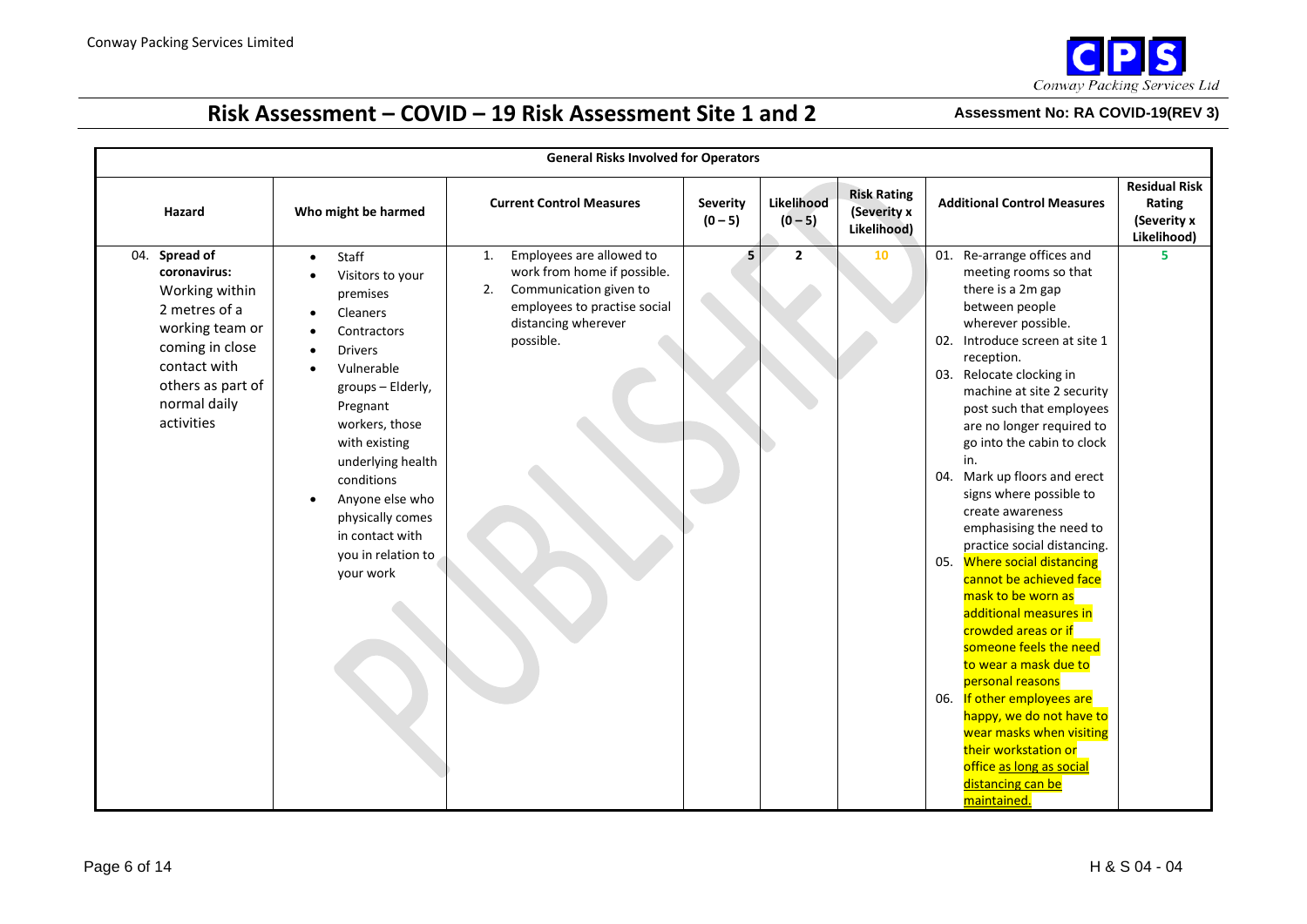

|                                                                                 |                                                                                                                                                                                                                                                                                                                                | <b>General Risks Involved for Operators</b>                                                                                                                     |                              |                         |                                                  |                                                                                                                                                                                                                                                                                                                                                                                                                     |                                                              |
|---------------------------------------------------------------------------------|--------------------------------------------------------------------------------------------------------------------------------------------------------------------------------------------------------------------------------------------------------------------------------------------------------------------------------|-----------------------------------------------------------------------------------------------------------------------------------------------------------------|------------------------------|-------------------------|--------------------------------------------------|---------------------------------------------------------------------------------------------------------------------------------------------------------------------------------------------------------------------------------------------------------------------------------------------------------------------------------------------------------------------------------------------------------------------|--------------------------------------------------------------|
| Hazard                                                                          | Who might be harmed                                                                                                                                                                                                                                                                                                            | <b>Current Control Measures</b>                                                                                                                                 | <b>Severity</b><br>$(0 - 5)$ | Likelihood<br>$(0 - 5)$ | <b>Risk Rating</b><br>(Severity x<br>Likelihood) | <b>Additional Control Measures</b>                                                                                                                                                                                                                                                                                                                                                                                  | <b>Residual Risk</b><br>Rating<br>(Severity x<br>Likelihood) |
| 05. Spread of<br>coronavirus:<br>Visitors and<br>contractors<br>coming to site. | Staff<br>$\bullet$<br>Visitors to your<br>premises<br>Cleaners<br>Contractors<br><b>Drivers</b><br>$\bullet$<br>Vulnerable<br>groups - Elderly,<br>Pregnant<br>workers, those<br>with existing<br>underlying health<br>conditions<br>Anyone else who<br>physically comes<br>in contact with<br>you in relation to<br>your work | Temperature monitoring<br>1.<br>carried out at both sites<br>before being allowed on<br>site. (Wall mounted<br>temperature monitors<br>installed at both sites) | 5                            | $\overline{2}$          | 10                                               | All visits to site must<br>01.<br>be pre- arranged<br>with clear<br>communication of<br>CPS COVID-19<br>action plan and<br>induction leaflet to<br>be sent in advance<br>to the visitor or<br>contractor.<br>All non-essential<br>02.<br>visitors to site to be<br>stopped.<br>All visitors,<br>03.<br>contractors and<br>drivers are still<br>required to wear<br>face coverings when<br>entering CPS<br>buildings | 5                                                            |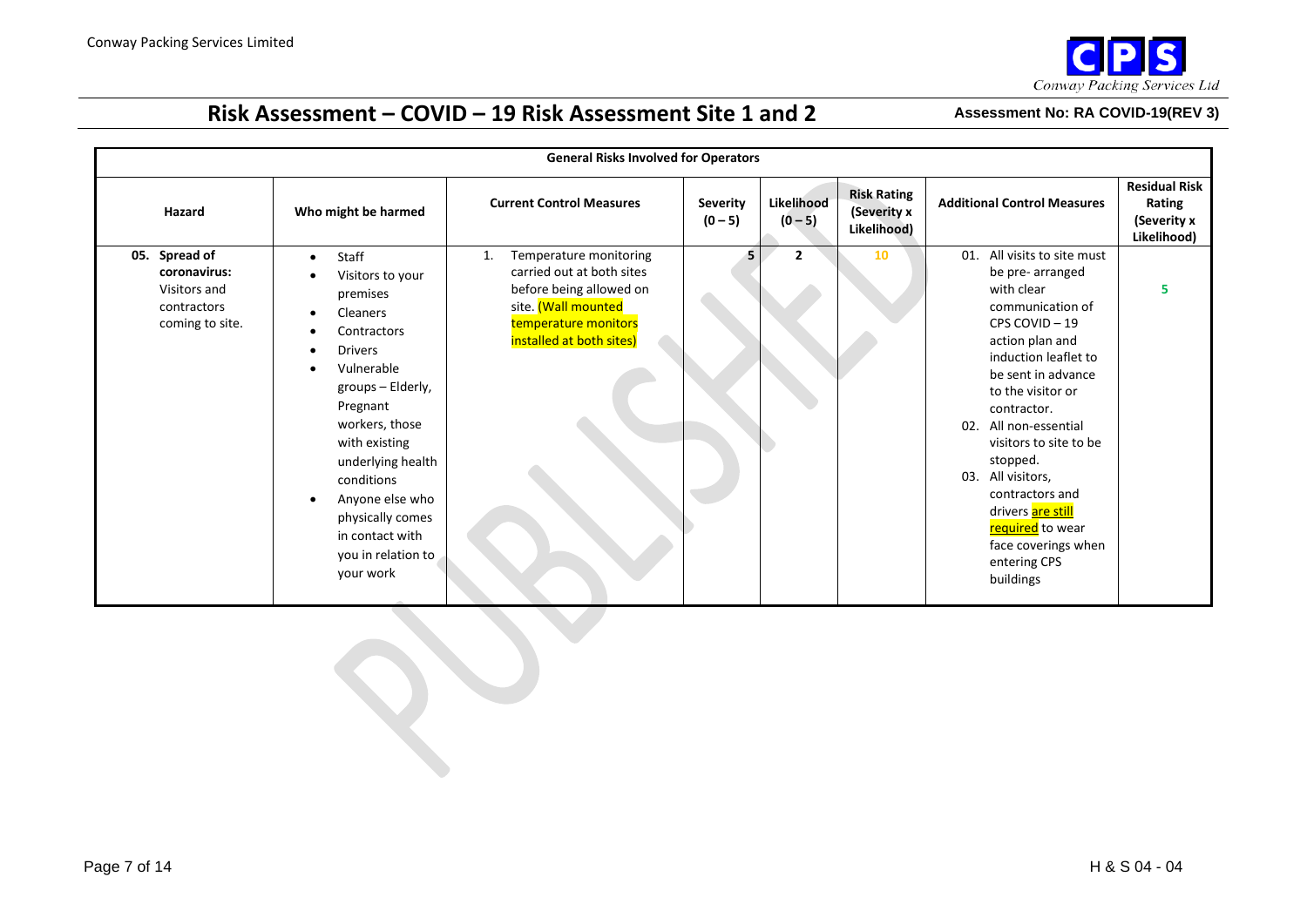

|                                                                                       |                                                                                                                                                                                                                                                                                                                                                    | <b>General Risks Involved for Operators</b> |                              |                         |                                                  |                                                                                                                                                                                                |                                                              |
|---------------------------------------------------------------------------------------|----------------------------------------------------------------------------------------------------------------------------------------------------------------------------------------------------------------------------------------------------------------------------------------------------------------------------------------------------|---------------------------------------------|------------------------------|-------------------------|--------------------------------------------------|------------------------------------------------------------------------------------------------------------------------------------------------------------------------------------------------|--------------------------------------------------------------|
| Hazard                                                                                | Who might be harmed                                                                                                                                                                                                                                                                                                                                | <b>Current Control Measures</b>             | <b>Severity</b><br>$(0 - 5)$ | Likelihood<br>$(0 - 5)$ | <b>Risk Rating</b><br>(Severity x<br>Likelihood) | <b>Additional Control Measures</b>                                                                                                                                                             | <b>Residual Risk</b><br>Rating<br>(Severity x<br>Likelihood) |
| 06. Spread of<br>coronavirus: Use<br>of shared<br>company vehicles<br>including FLTs. | Staff<br>$\bullet$<br>Visitors to your<br>premises<br><b>Cleaners</b><br>$\bullet$<br>Contractors<br><b>Drivers</b><br>$\bullet$<br>Vulnerable<br>groups - Elderly,<br>Pregnant<br>workers, those<br>with existing<br>underlying health<br>conditions<br>Anyone else who<br>physically comes<br>in contact with<br>you in relation to<br>your work | N/A                                         | 5.                           | Δ                       | 20                                               | 01. All company vans to<br>be sanitized as part<br>of hand over<br>procedure to other<br>users.<br>02.<br>Minimise the<br>number of<br>employees using<br>the company vans<br>at any one time. | 5                                                            |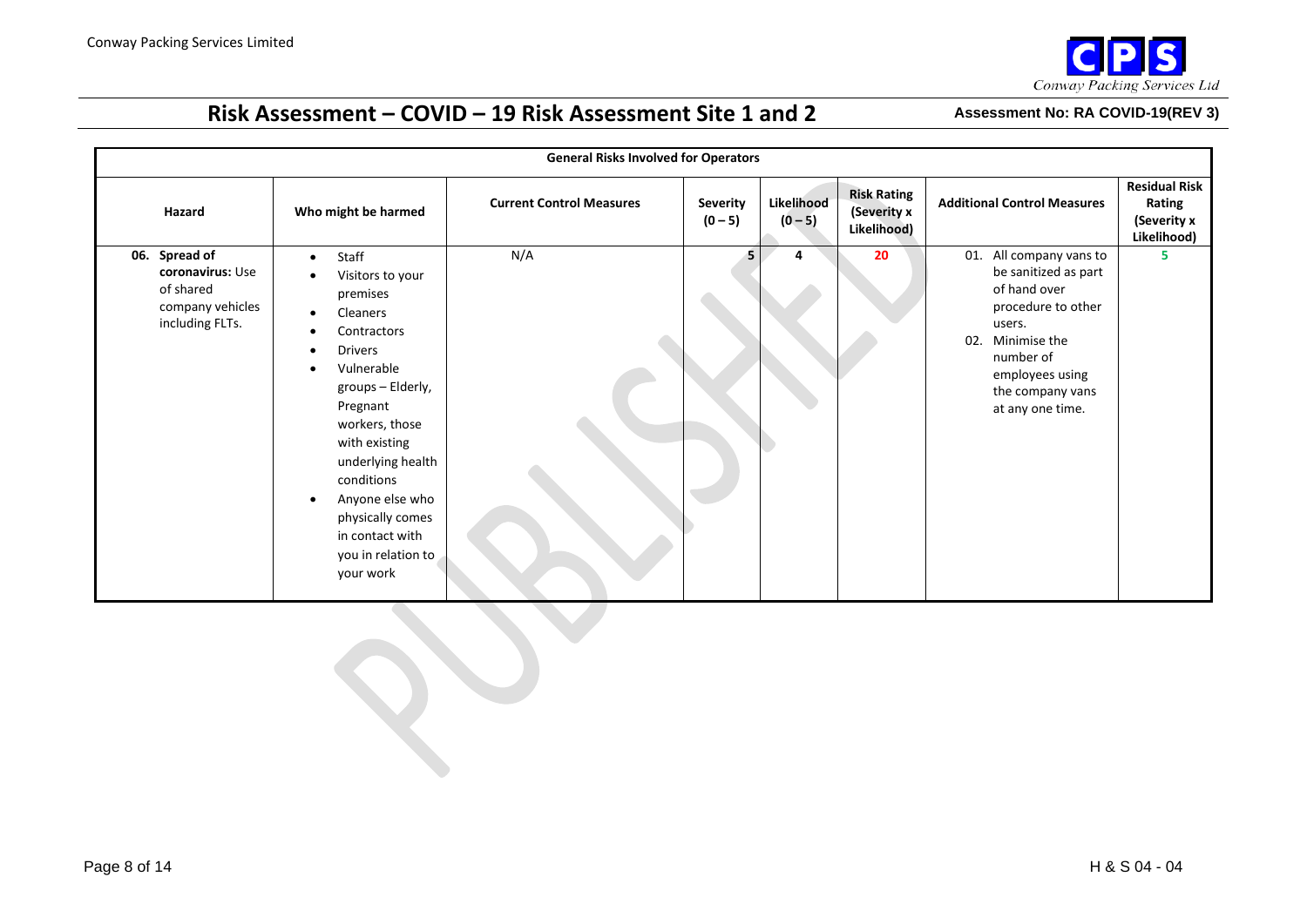

|                                                                  |                                                                                                                                                                                                                                                                                                                   | <b>General Risks Involved for Operators</b>                                                                                                                                                                                                                                                                                                                                                                                                                                                                                                                                                                                                                                                                            |                              |                         |                                                  |                                                                                                                                                                                                                                                                                                                                                                                                                                                                                                                                                                                                                                                                       |                                                              |
|------------------------------------------------------------------|-------------------------------------------------------------------------------------------------------------------------------------------------------------------------------------------------------------------------------------------------------------------------------------------------------------------|------------------------------------------------------------------------------------------------------------------------------------------------------------------------------------------------------------------------------------------------------------------------------------------------------------------------------------------------------------------------------------------------------------------------------------------------------------------------------------------------------------------------------------------------------------------------------------------------------------------------------------------------------------------------------------------------------------------------|------------------------------|-------------------------|--------------------------------------------------|-----------------------------------------------------------------------------------------------------------------------------------------------------------------------------------------------------------------------------------------------------------------------------------------------------------------------------------------------------------------------------------------------------------------------------------------------------------------------------------------------------------------------------------------------------------------------------------------------------------------------------------------------------------------------|--------------------------------------------------------------|
| Hazard                                                           | Who might be harmed                                                                                                                                                                                                                                                                                               | <b>Current Control Measures</b>                                                                                                                                                                                                                                                                                                                                                                                                                                                                                                                                                                                                                                                                                        | <b>Severity</b><br>$(0 - 5)$ | Likelihood<br>$(0 - 5)$ | <b>Risk Rating</b><br>(Severity x<br>Likelihood) | <b>Additional Control Measures</b>                                                                                                                                                                                                                                                                                                                                                                                                                                                                                                                                                                                                                                    | <b>Residual Risk</b><br>Rating<br>(Severity x<br>Likelihood) |
| 07. Spread of<br>coronavirus: As a<br>result of poor<br>hygiene. | Staff<br>$\bullet$<br>Visitors to your<br>premises<br>Cleaners<br>Contractors<br><b>Drivers</b><br>Vulnerable<br>groups - Elderly,<br>Pregnant<br>workers, those<br>with existing<br>underlying health<br>conditions<br>Anyone else who<br>physically comes<br>in contact with<br>you in relation to<br>your work | Signs and communication<br>1.<br>given to all employees to<br>practise good hygiene by<br>washing of hands regularly,<br>employees to avoid<br>touching their<br>face/eyes/nose/ mouth with<br>unwashed hands and to<br>cover their mouth/nose<br>when coughing or sneezing<br>with tissue then dispose<br>adequately.<br>Cleaning of site facilities.<br>2.<br>I.e., surfaces, door handles,<br>toilet and canteen facilities,<br>handrail for stairs etc.<br>Hand sanitizer placed at<br>3.<br>entrance to the site. All<br>employees and visitors<br>directed to use when<br>coming and leaving site<br>Suitable and sufficient<br>rubbish bins provided for<br>disposal of hand towels and<br>other general waste. | 5                            | $\overline{2}$          | 10                                               | Provide 2 additional<br>01.<br>mobile hand<br>washing facilities at<br>site 2 to encourage<br>increased frequency<br>of hand washing.<br>Install a permanent<br>02.<br>sink at site 1 canteen<br>to encourage<br>increased frequency<br>of hand washing.<br>Regular cleaning of<br>03.<br>hand washing<br>facilities by the<br>cleaner and checking<br>soap and sanitiser<br>levels.<br>Provide 3 additional<br>04.<br>cleaning stations at<br>both sites so<br>employees can carry<br>out cleaning of<br>facilities on their<br>own including vans.<br><b>Additional cleaning</b><br>05.<br>material (wipes) to<br>be place in the<br>toilets for self-<br>cleaning. | 5                                                            |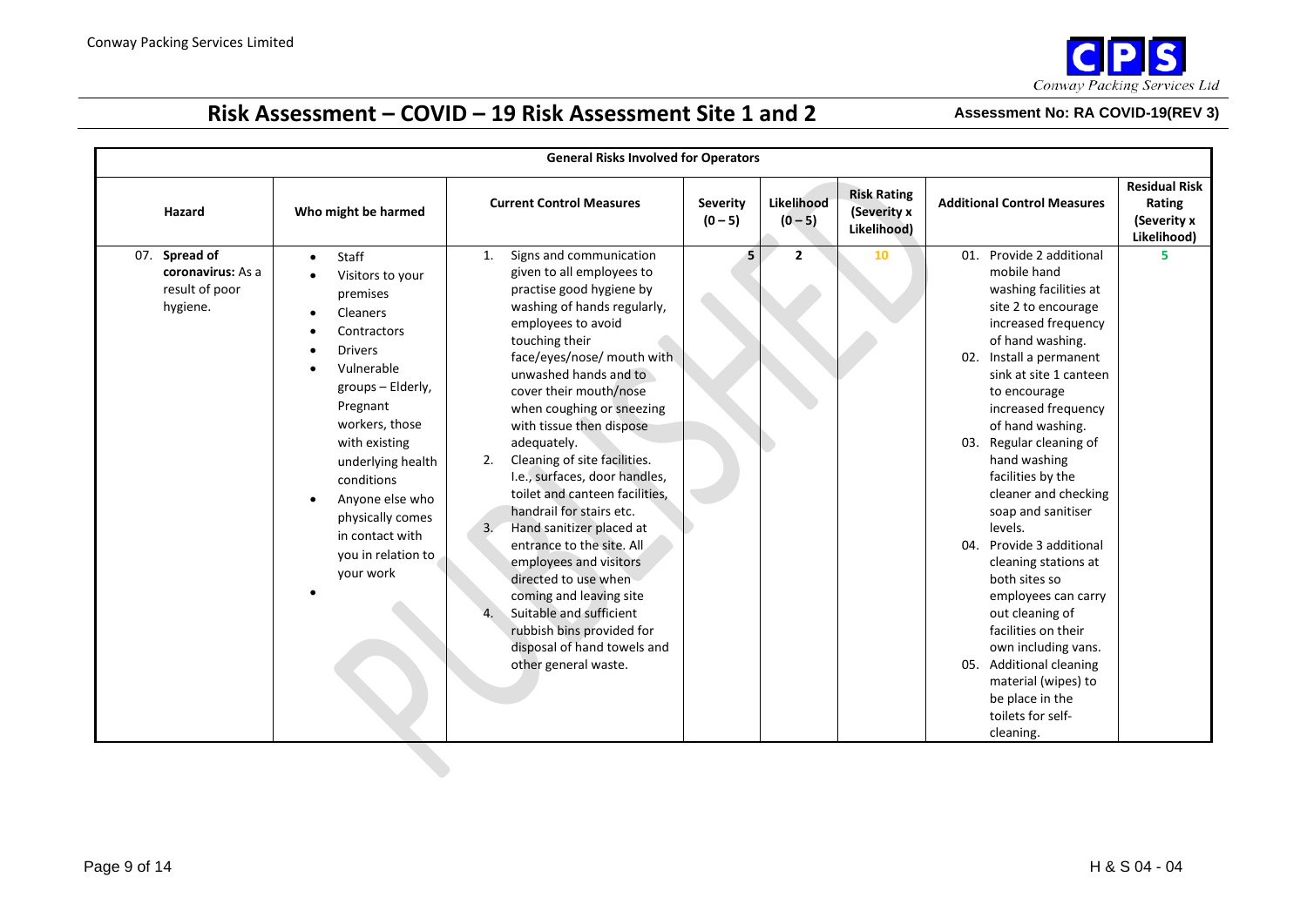

|                                                                |                                                                                                                                                                                                                                                                                                                                                                       | <b>General Risks Involved for Operators</b>                                                                                                                                                                                                                                                                                                                                                                                     |                              |                         |                                                  |                                                                                                        |                                                              |
|----------------------------------------------------------------|-----------------------------------------------------------------------------------------------------------------------------------------------------------------------------------------------------------------------------------------------------------------------------------------------------------------------------------------------------------------------|---------------------------------------------------------------------------------------------------------------------------------------------------------------------------------------------------------------------------------------------------------------------------------------------------------------------------------------------------------------------------------------------------------------------------------|------------------------------|-------------------------|--------------------------------------------------|--------------------------------------------------------------------------------------------------------|--------------------------------------------------------------|
| Hazard                                                         | Who might be harmed                                                                                                                                                                                                                                                                                                                                                   | <b>Current Control Measures</b>                                                                                                                                                                                                                                                                                                                                                                                                 | <b>Severity</b><br>$(0 - 5)$ | Likelihood<br>$(0 - 5)$ | <b>Risk Rating</b><br>(Severity x<br>Likelihood) | <b>Additional Control Measures</b>                                                                     | <b>Residual Risk</b><br>Rating<br>(Severity x<br>Likelihood) |
| 08. Spread of<br>coronavirus:<br>Access and egress<br>to site. | Staff<br>$\bullet$<br>Visitors to your<br>$\bullet$<br>premises<br>Cleaners<br>$\bullet$<br>Contractors<br><b>Drivers</b><br>Vulnerable<br>$\bullet$<br>groups - Elderly,<br>Pregnant<br>workers, those<br>with existing<br>underlying health<br>conditions<br>Anyone else who<br>$\bullet$<br>physically comes<br>in contact with<br>you in relation to<br>your work | Clocking areas marked up so<br>1.<br>that employees are not<br>cluttered and stand two<br>meters apart.<br>Drivers to stay in their<br>2.<br>vehicles except when use of<br>toilets facilities is required.<br>All employees, visitors and<br>3.<br>contractors must have their<br>temperature checked before<br>access to site can be<br>granted.<br>Hand sanitizer placed at<br>4.<br>clocking-in stations for both<br>sites. | 5.                           | $\overline{2}$          | 10                                               | 01. Monitoring of site<br>access points to<br>ensure that social<br>distancing is being<br>maintained. | 5                                                            |
|                                                                |                                                                                                                                                                                                                                                                                                                                                                       |                                                                                                                                                                                                                                                                                                                                                                                                                                 |                              |                         |                                                  |                                                                                                        |                                                              |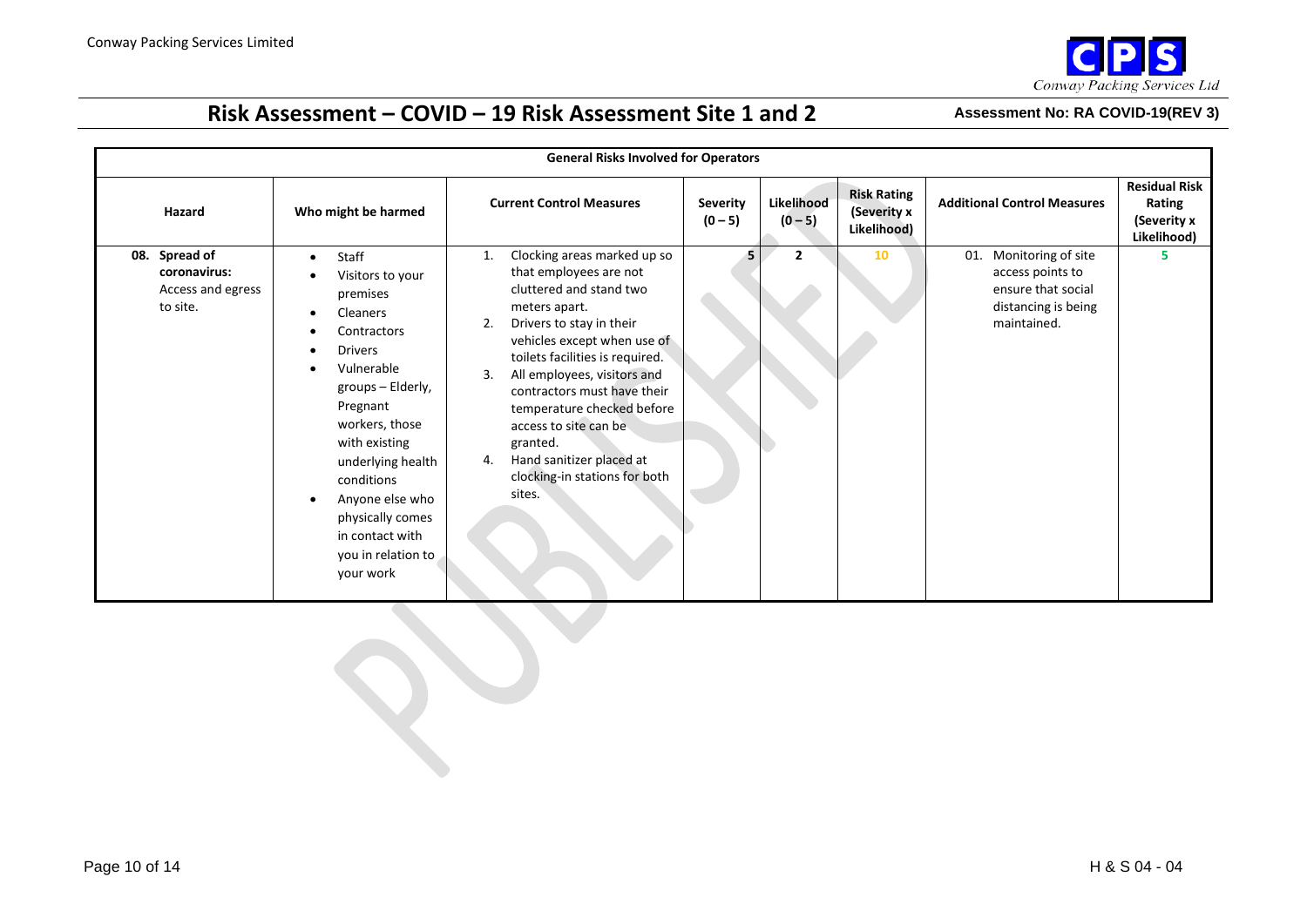

| <b>General Risks Involved for Operators</b>                                                                |                                                                                                                                                                                                                                                                                                                             |                                                                                                                                                                                                                        |                              |                         |                                                  |                                    |                                                              |
|------------------------------------------------------------------------------------------------------------|-----------------------------------------------------------------------------------------------------------------------------------------------------------------------------------------------------------------------------------------------------------------------------------------------------------------------------|------------------------------------------------------------------------------------------------------------------------------------------------------------------------------------------------------------------------|------------------------------|-------------------------|--------------------------------------------------|------------------------------------|--------------------------------------------------------------|
| Hazard                                                                                                     | Who might be harmed                                                                                                                                                                                                                                                                                                         | <b>Current Control Measures</b>                                                                                                                                                                                        | <b>Severity</b><br>$(0 - 5)$ | Likelihood<br>$(0 - 5)$ | <b>Risk Rating</b><br>(Severity x<br>Likelihood) | <b>Additional Control Measures</b> | <b>Residual Risk</b><br>Rating<br>(Severity x<br>Likelihood) |
| Spread of<br>09.<br>coronavirus:<br>Mental wellbeing<br>of staff<br>furloughed or<br>working from<br>home. | Staff<br>$\bullet$<br>Visitors to your<br>premises<br>Cleaners<br>٠<br>Contractors<br><b>Drivers</b><br>٠<br>Vulnerable<br>groups - Elderly,<br>Pregnant<br>workers, those<br>with existing<br>underlying health<br>conditions<br>Anyone else who<br>physically comes<br>in contact with<br>you in relation to<br>your work | Continued engagement and<br>1.<br>review of workers that have<br>been furloughed or working<br>from home to determine<br>additional actions &<br>adjustments required to<br>minimise individual risks as<br>applicable | 5.                           | 1                       | 5                                                | N/A                                | N/A                                                          |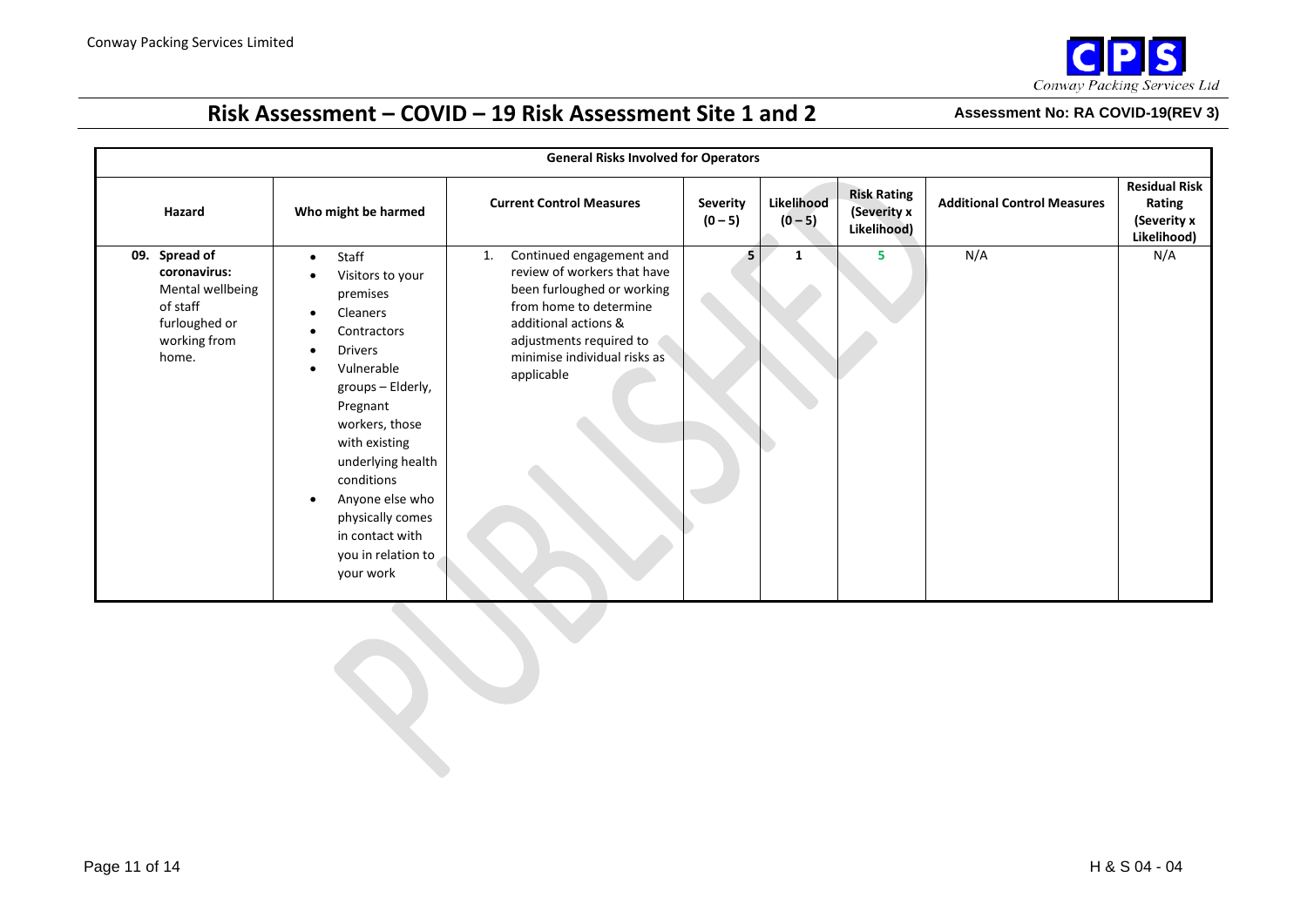

| <b>General Risks Involved for Operators</b>                            |                                                                                                                                                                                                                                                                                                                                                                                                                      |                                                                                                                                                                         |                              |                         |                                                  |                                                          |                                                              |
|------------------------------------------------------------------------|----------------------------------------------------------------------------------------------------------------------------------------------------------------------------------------------------------------------------------------------------------------------------------------------------------------------------------------------------------------------------------------------------------------------|-------------------------------------------------------------------------------------------------------------------------------------------------------------------------|------------------------------|-------------------------|--------------------------------------------------|----------------------------------------------------------|--------------------------------------------------------------|
| Hazard                                                                 | Who might be harmed                                                                                                                                                                                                                                                                                                                                                                                                  | <b>Current Control Measures</b>                                                                                                                                         | <b>Severity</b><br>$(0 - 5)$ | Likelihood<br>$(0 - 5)$ | <b>Risk Rating</b><br>(Severity x<br>Likelihood) | <b>Additional Control Measures</b>                       | <b>Residual Risk</b><br>Rating<br>(Severity x<br>Likelihood) |
| 10. Spread of<br>coronavirus:<br><b>Lateral Flow</b><br><b>Testing</b> | <b>Staff</b><br>$\bullet$<br>Visitors to your<br>$\bullet$<br>premises<br><b>Cleaners</b><br>$\bullet$<br><b>Contractors</b><br>$\bullet$<br><b>Drivers</b><br>$\bullet$<br>Vulnerable<br>$\bullet$<br>groups - Elderly,<br>Pregnant<br>workers, those<br>with existing<br>underlying health<br>conditions<br>Anyone else who<br>$\bullet$<br>physically comes<br>in contact with<br>you in relation to<br>your work | The supply of Free Lateral<br>1.<br>Flow test kits for all<br>employees and agency<br>workers<br>2. Voluntary participation in<br>scheme<br>3. Testing Procedure issued | 5                            | $\overline{2}$          | 10                                               | 01. Encouraging our<br>workforce to self-test<br>at home | $5\overline{)}$                                              |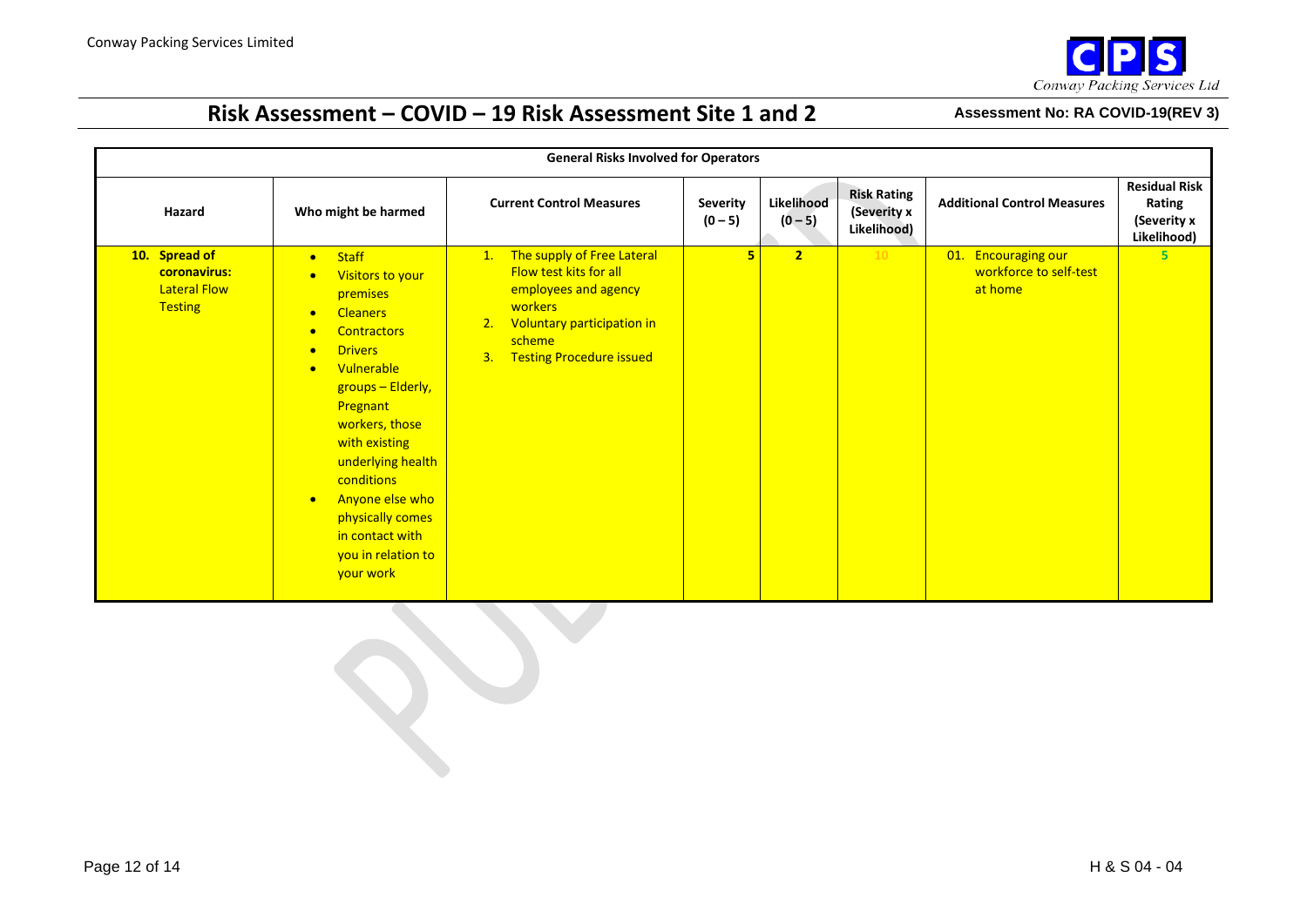

|    | <b>ACTION</b>                                                                                                                                                                                   | <b>BY WHO</b>                          | <b>BY WHEN</b>           | <b>STATUS</b>                    |
|----|-------------------------------------------------------------------------------------------------------------------------------------------------------------------------------------------------|----------------------------------------|--------------------------|----------------------------------|
| 1. | Ensure that there is adequate and constant supply of hand sanitizers for<br>both sites.                                                                                                         | <b>SS</b>                              | On - going               | Ongoing                          |
| 2. | Ensure that there is adequate and constant supply of disinfecting sprays<br>for surfaces and paper towels to be placed in key areas of the business<br>including Vans.                          | SS/ <mark>SD</mark>                    | On - going               | Ongoing                          |
| 3. | Relocation of clocking-in machine for site 2                                                                                                                                                    | <b>OM</b>                              | 29/05/2020               | Complete                         |
| 4. | Re-arranging canteens so that seating is 2m apart                                                                                                                                               | Site $1 - GM$<br>Site $2 - OM$         | 29/05/2020<br>29/05/2020 | Complete                         |
| 5. | Re-arranging offices and meeting rooms so that seating arrangements<br>are 2m apart.                                                                                                            | Site $1 - GM$<br>Site $2 - OM$         | 29/05/2020<br>29/05/2020 | Complete                         |
| 6. | Put up wall and floor signs to create awareness to practise good hygiene<br>and social distancing. (This should be for both offices and shop floor)                                             | Site $1 - GM$<br>Site $2 - OM$         | 29/05/2020<br>29/05/2020 | Complete                         |
| 7. | Ensure that buildings, toilets, offices, and canteens are adequately<br>cleaned and disinfected on a regular basis. Cleaning to include surfaces,<br>door handles, floors, and rail handles     | Both sites - DG                        | On - going               | On-going                         |
| 8. | Supervision of all staff on adherence to practicing social distancing<br>(including use of company vans) and good hygiene.                                                                      | All supervisors and managers           | On - going               | On-going                         |
| 9. | Installation of 2 mobile hand wash stations for the shop floor at site 2 and<br>permanent washing facility for the canteen at site 1                                                            | OM/DC                                  | 30/06/2020               | Complete                         |
|    | 10. Installation of 6 additional sanitizing stations for both sites. (3 additional<br>for each site)                                                                                            | OM/DG                                  | 29/05/2020               | Complete                         |
|    | 11. Assessing staff to determine who can work from home                                                                                                                                         | <mark>SS</mark> /KR                    | On - going               | On-going                         |
|    | 12. Monitoring mental health and wellbeing staff furloughed and working<br>from home                                                                                                            | KR                                     | On - going               | On-going                         |
|    | 13. Put up screen at reception at site 1 (including anywhere identified)                                                                                                                        | <b>DG</b>                              | 31/05/2020               | Completed                        |
|    | 14. Ensure that satisfactory actions have been put in place by tenants at site                                                                                                                  | <b>SD</b>                              | On - going               | On-going                         |
|    | 15. Changing the knob type taps for push type in the toilets for site 1                                                                                                                         | <b>DG</b>                              | 30/06/2020               | No Longer<br>required            |
|    | 16. Introduce wearing of face shields/masks in instances where 2m rule<br>cannot be met. E.g., for shop floor workers when working in pairs. In such<br>cases, a (1m + mitigation) must be met. | <b>DG</b>                              | 29/05/2020               | Now replaced by<br>item 21 below |
|    | 17. Monitor temperature of all visitors, contractors and drivers entering both<br>sites (they must wear a face covering)                                                                        | GM for site 1 and <b>SD</b> for site 2 | On - going               | On - going                       |
|    | 18. All Office Personnel will need to wear Masks/visors when they are<br>outside of their normal working station                                                                                | All supervisors and managers           | On - going               | Now replaced by<br>item 21       |
|    | 19. Review all tenants COVID - 19 RA/action plan to ensure satisfactory                                                                                                                         | <b>SD</b>                              | On - going               | On - going                       |